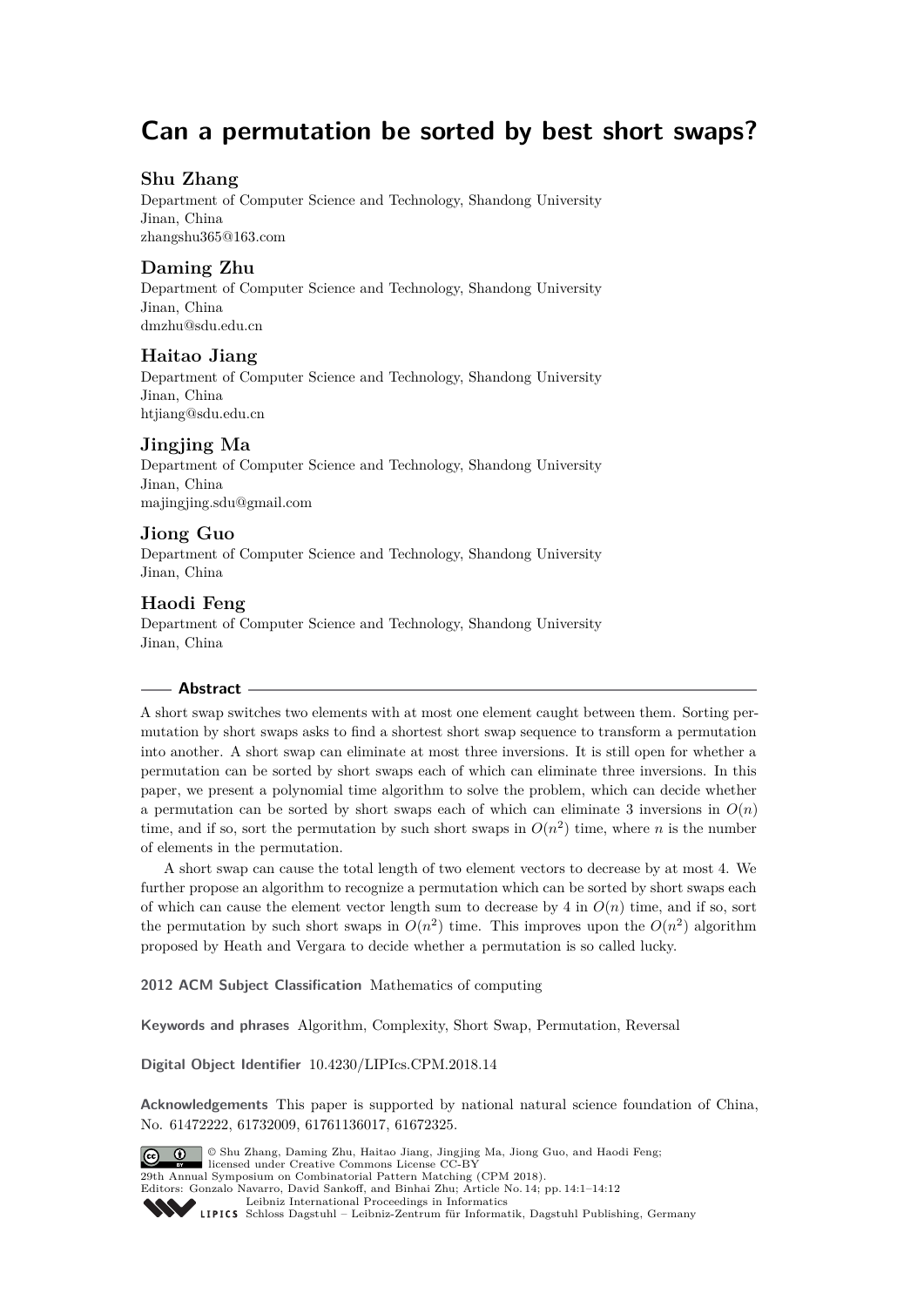#### **14:2 Can a permutation be sorted by best short swaps?**

## **1 Introduction**

A short swap on a permutation represents an operation which switches two elements with at most one element caught between them in the permutation. Sorting by short swaps asks to find a shortest sequence of short swaps which can transform a given permutation into another. This problem was first proposed by Heath and Vergara, who also proposed an approximation algorithm which can achieve a performance ratio 2 for this problem [\[9\]](#page-11-1).

Short swap can be thought of as a kind of rearrangement operations on permutations, where a rearrangement has been being used to account for the gene order variations in a genome [\[3\]](#page-11-2), and can be formalized as some basic operations such as reversal, translocation, and transposition [\[15\]](#page-11-3). Sorting permutation by rearrangements can be used to trace the evolutionary path between genomes [\[14\]](#page-11-4), and plays important roles in computational biology and bioinformatics [\[13\]](#page-11-5)[\[8\]](#page-11-6).

A short swap can be thought of as a two or three element consecutive subsequence reversal on a permutation [\[9\]](#page-11-1). Sorting a signed permutation by reversals was introduced by Bafna and Pevzner[\[1\]](#page-11-7). Hannenhalli and Pevzner proposed a polynomial time algorithm for this problem [\[8\]](#page-11-6). Other algorithmic progresses can be looked up in [\[11\]](#page-11-8)[\[6\]](#page-11-9)[\[7\]](#page-11-10). Sorting unsigned permutation by reversals turns to be NP-hard [\[4\]](#page-11-11). Thus people have been engaging in designing approximation algorithms for this problem [\[16\]](#page-11-12)[\[12\]](#page-11-13)[\[2\]](#page-11-14).

Moreover, a short swap can be thought of as a swap of length 2 to 3 on a permutation. Jerrum has shown that minimum sorting by swaps can be solved in polynomial time [\[10\]](#page-11-15). The complexity of sorting by short swaps remains open up to now. Heath and Vergara proposed an upper bound  $\left(\frac{n^2}{4}\right)$  $\frac{n^2}{4}$  +  $O(n \log n)$  for the minimum number of short swaps to sort an *n*-element permutation [\[9\]](#page-11-1). Feng *et. al.* improved the bound to  $(\frac{3}{16})n^2 + O(n \log n)$  later [\[5\]](#page-11-16).

In fact, the time complexity of deciding whether a permutation can be sorted by short swaps which eliminate three inversions, is still open. In this paper, we present a sufficient and necessary condition for a permutation to be sorted by short swaps which eliminate three inversions, based on which, we can propose an algorithm to recognize a permutation which can be sorted by short swaps which eliminate three inversions in  $O(n)$  time, and if so, sort the permutation by short swaps to eliminate three inversions, in  $O(n^2)$  time.

In the 2-approximation algorithm for sorting by short swaps [\[9\]](#page-11-1), Heath and Vergara proposed to use an element vector to indicate how long a distance the element is from that element position it aims to be moved to, and showed that a short swap can cause two element vector's length sum to decrease by at most 4. Thus a so-called best cancellation refers to a short swap which can cause two element vector's length sum to decrease by 4. Heath and Vergara also presented an  $O(n^2)$  algorithm to decide whether a permutation can be sorted by best cancellations. In this paper, we further propose a sufficient and necessary condition for a permutation to be sorted by best cancellations. Based on this observation, we propose an algorithm to recognize a permutation which can be sorted by best cancellations in  $O(n)$ time, and if so, sort the permutation by best cancellations, in  $O(n^2)$  time.

## **2 Preliminaries**

Let  $\pi = [\pi_1, \pi_2, ..., \pi_n]$  be a permutation of  $\{1, 2, ..., n\}$ . A *swap* on  $\pi$  switches  $\pi_i$  with  $\pi_j$ , where  $\pi_i$  and  $\pi_j$  are two elements in  $\pi$ . The swap is short, if there is at most one element between  $\pi_i$  and  $\pi_j$  in  $\pi$ . Let  $\rho$  be an arbitrary swap on  $\pi$ . We denote by  $\pi \cdot \rho$  the permutation *ρ* transforms *π* into. For example, let *ρ* be a swap which switches 7 with 4 in  $π = [5, 3, 1, 7,$ 6*,* 4*,* 2. Then  $\pi \cdot \rho = [5, 3, 1, 4, 6, 7, 2]$ . The problem of sorting a permutation by short swaps can be formulated as follows.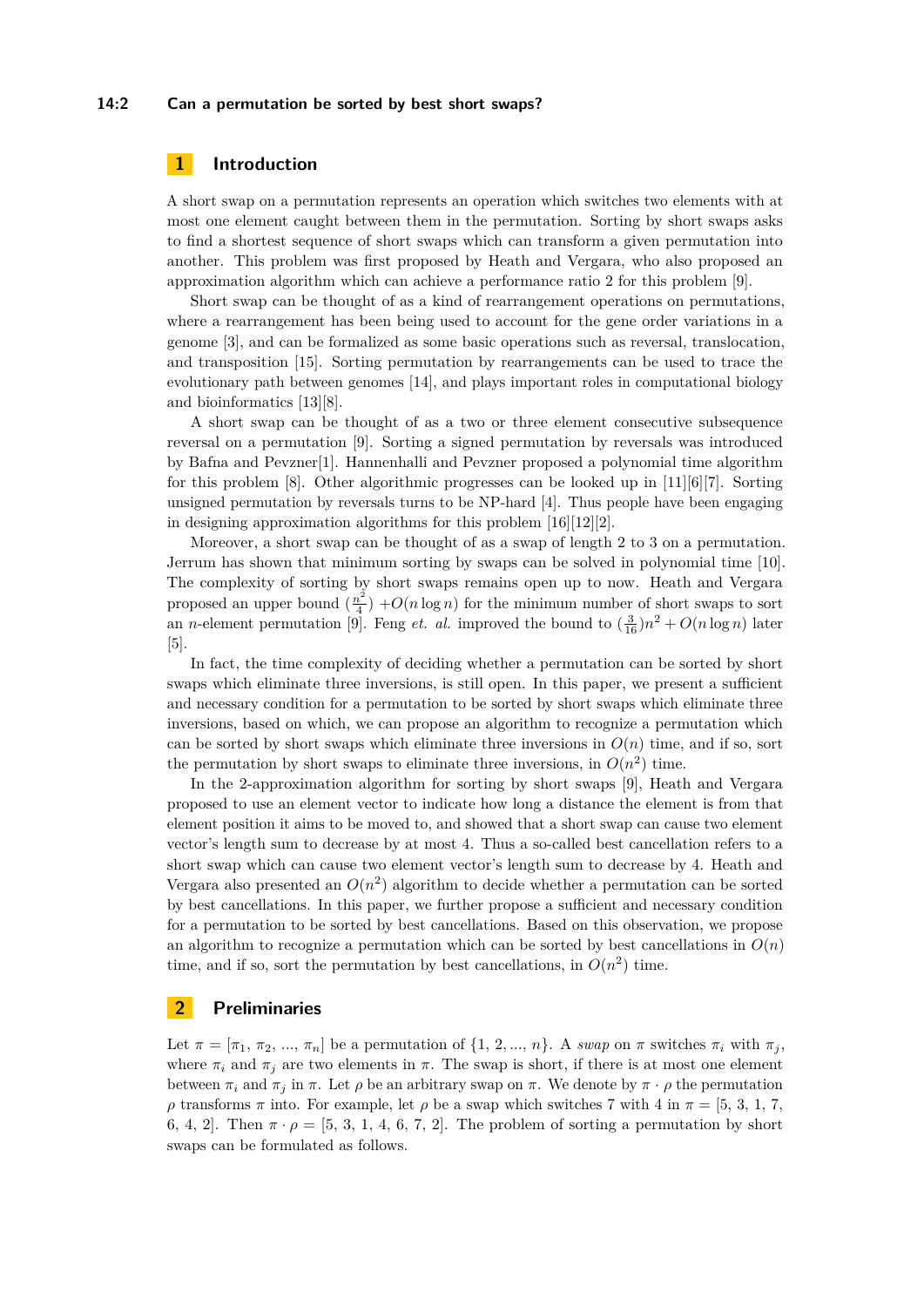**Instance:** A permutation *π*

**Solution:** A sequence of short swaps  $\rho_1, \rho_2, ..., \rho_k$ , such that  $\pi \cdot \rho_1 \cdot \rho_2, ..., \rho_k = [1, 2, ...,$ *n*] and *k* is minimized.

As usually used, let  $\iota$  denote the identity permutation [1, 2, ..., *n*]. The minimum number of short swaps which transform  $\pi$  into  $\iota$  is referred to as the short swap distance of  $\pi$ , and denoted by  $sw^3(\pi)$ .

## **2.1 Happy permutation**

An *inversion* in  $\pi$  refers to a pair of elements that are not in their correct relative order. Formally, the pair composed of  $\pi_i$  and  $\pi_j$  is an inversion of  $\pi_i$  and  $\pi_j$  in  $\pi$ , if  $i < j$  and  $\pi_i > \pi_j$ . Let *inv*<sub>*π*</sub> be the set of inversions in  $\pi$ . A short swap  $\rho$  is said to *eliminate*  $|inv_\pi|$  $|inv_{\pi,\rho}|$  inversions (of  $\pi$ ), if  $|inv_{\pi}| \geq |inv_{\pi,\rho}|$ , and *add*  $|inv_{\pi,\rho}| - |inv_{\pi}|$  inversions (of  $\pi$ ) otherwise.

A short swap can eliminate at most 3 inversions of  $\pi$ . If  $\pi \neq \iota$ , at least 1 inversion of two adjacent elements occurs in  $\pi$ , which can be eliminated by a short swap. Thus the short swap distance of  $\pi$  can be bounded by,

<span id="page-2-0"></span>
$$
\blacktriangleright \textbf{Lemma 1. } \lceil \frac{|inv_{\pi}|}{3} \rceil \leq sw^3(\pi) \leq |inv_{\pi}|
$$

**Proof.** See Theorem 3 in [\[9\]](#page-11-1).

Due to Lemma [1,](#page-2-0) a short swap is referred to as *best* (resp. *worst*), if it can eliminate (resp. add) 3 inversions of  $\pi$ . A permutation, say  $\pi$  is referred to as *happy*, if  $sw^3(\pi) = \frac{|inv_{\pi}|}{3}$ . A permutation is happy, if and only if it can be transformed into *ι* by none other than best short swaps.

A consecutive sub sequence  $\pi[x \to y] \equiv [\pi_x, ..., \pi_y]$  of  $\pi$  is referred to as an *independent sub-permutation* (abbr. ISP) in  $\pi$ , if for  $1 \leq l < x \leq i \leq y < h \leq n$ ,  $\pi_l < \pi_i < \pi_h$ . An ISP is referred to as *minimal*, if none of its sub sequence, other than itself, is an ISP. A minimal ISP in  $\pi$  is abbreviated as an MISP. Since no inversion happens between two distinct ISPs, it suffices to pay attention to sorting an MISP by best short swaps.

For an element  $\pi_i$  in  $\pi$ , we refer to the integer interval [*i*,  $\pi_i$ ] as the vector of  $\pi_i$  in  $\pi$ and denote it as  $v_{\pi}(\pi_i)$ , where  $|v_{\pi}(\pi_i)| = |\pi_i - i|$  is referred to as the *length* of  $v_{\pi}(\pi_i)$ . The element vector length indicates the difference between the element index and its correct index. The element  $\pi_i$  is referred to as *vector-right*, if  $\pi_i - i > 0$ ; *vector-left*, if  $\pi_i - i < 0$ ; and *vector-zero*, if  $\pi_i - i = 0$ . An MISP is *isolated*, if it contains just one element. An isolated MISP must admit one and only one vector-zero element. Let  $\pi[x \to y]$  be an arbitrary MISP. If  $\pi[x \to y]$  is not isolated, then  $\pi_x$  must be vector-right, and  $\pi_y$  vector-left.

## **2.2 Lucky permutation**

Let  $V_{\pi} = \{v_{\pi}(\pi_i) \mid 1 \leq i \leq n\}$ . We denote by  $L(V_{\pi})$  the length sum of all those vectors in  $V_{\pi}$ . A short swap always involves two element vectors. An element can be caused by one short swap to change its vector's length by at most 2. Thus a short swap can cause  $L(V_\pi)$  to decrease by at most 4. If  $\pi \neq \iota$ , Heath *et. al.* have shown in [\[9\]](#page-11-1) that it can always find two elements in  $\pi$  and a sequence of short swaps to switch them, such that if switching the two elements uses *m* short swaps which transform  $\pi$  into  $\pi'$ , then  $L(V_{\pi}) - L(V_{\pi'}) \geq 2m$ . This leads to another short swap distance bound of  $\pi$ , which can be described as,

 $\blacktriangleright$  Lemma 2.  $\frac{L(V_{\pi})}{4}$  ≤  $sw^{3}(\pi)$  ≤  $\frac{L(V_{\pi})}{2}$ 

**Proof.** See Theorem 10 in [\[9\]](#page-11-1).

A permutation  $\pi$  is referred to as *lucky*, if  $sw^3(\pi) = \frac{L(V_{\pi})}{4}$ .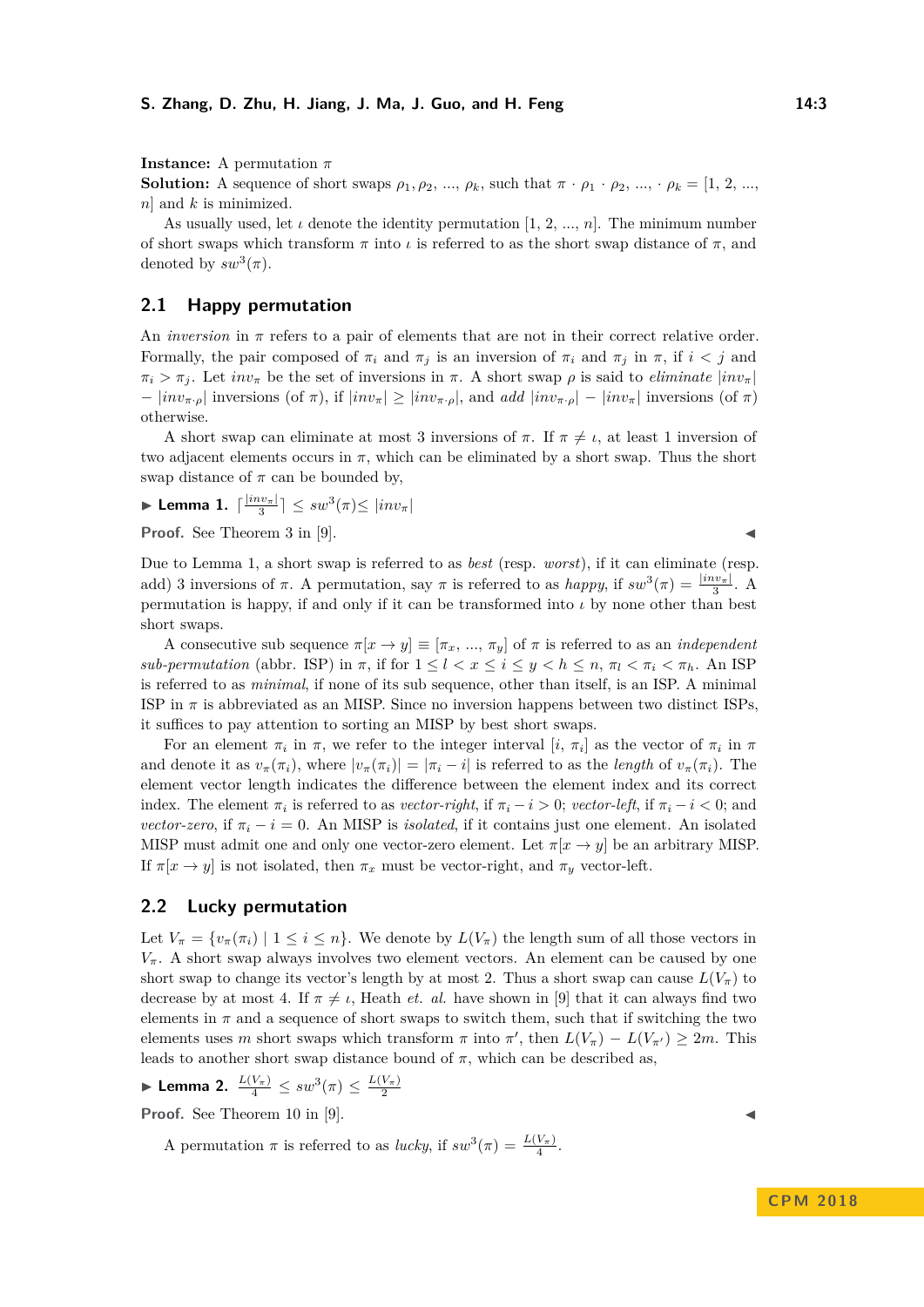#### **14:4 Can a permutation be sorted by best short swaps?**

## <span id="page-3-5"></span>**3 How to recognize a happy permutation**

We denote by  $\rho\langle i, j \rangle$   $(i < j)$  a swap on  $\pi$ , which switches  $\pi_i$  with  $\pi_j$ . If  $\rho\langle i, j \rangle$  is short, then  $i+1 \leq j \leq i+2$ . The short swap  $\rho\langle i, j \rangle$  *affects* an ISP in  $\pi$ , if at least one of  $\pi_i$ ,  $\pi_{i+1}$ ,  $\pi_j$ occurs in the ISP. The short swap  $\rho\langle i, j \rangle$  *acts on* an ISP, if all of  $\pi_i$ ,  $\pi_{i+1}$   $\pi_j$  occur in the ISP. To check if a permutation is happy, we present a sufficient and necessary condition for a short swap to be worst. A best or worst short swap must switch two elements with another element caught between them. Thus  $\rho\langle i, i+2 \rangle$  will usually be used to represent a best or worst short swap.

**Lemma 3.** *A short swap, say*  $\rho\langle i, i+2 \rangle$  *on*  $\pi$  *is worst, if and only if*  $\pi_i < \pi_{i+1} < \pi_{i+2}$ *.* 

Let  $\pi[x \to y]$  be an ISP in  $\pi$ . If a short swap  $\rho\langle i, j \rangle$  which acts on  $\pi[x \to y]$  transforms  $\pi$ into  $\pi'$ , then  $\pi'[x \to y]$  must be an ISP in  $\pi'$ .

I **Lemma 4.** *If a worst short swap acts on an MISP, it must transform the MISP into an ISP which remains an MISP.*

For an arbitrary ISP  $\pi[x \to y]$  in  $\pi$ , an element  $\pi_j$  in  $\pi[x \to y]$  is referred to as *positionodd*, if *j* − *x* is zero or even; *position-even*, otherwise. An ISP is referred to as *sorted* if no inversion occurs in the ISP; *unsorted*, otherwise. An ISP  $\pi[x \to y]$  in  $\pi$  is referred to as *happy*, if it can be transformed into  $\iota[x \to y]$  by none other than best short swaps. By the following theorem, we present a sufficient and necessary condition for an MISP to be happy.

<span id="page-3-0"></span>▶ **Theorem 5.** An unsorted MISP is happy if and only if, (1) an element in the MISP is *vector-zero if it is position-even; not vector-zero otherwise; and* (2) *for any two vector-left* (*resp. vector-right*) *elements, say*  $\pi_i$ ,  $\pi_j$  *in the MISP, if*  $i > j$ *, then*  $\pi_i > \pi_j$ *.* 

To prove Theorem [5,](#page-3-0) let's start with a couple of lemmas. Although in Theorem [5,](#page-3-0) those two properties are mentioned for an MISP to meet, it cannot refuse an ISP in *π* to meet those two properties. Thus an ISP is said to meet the Theorem[-5](#page-3-0) property (1), if all position-even elements are vector-zero, while all position-odd elements in the ISP are not; and said to meet the Theorem[-5](#page-3-0) property (2), if all those vector-left as well as vector-right elements increase monotonously. To show Theorem [5,](#page-3-0) we insist to show that a worst short swap can always transform a sorted ISP or an ISP which meets those two Theorem[-5](#page-3-0) properties into an ISP which meets those two Theorem[-5](#page-3-0) properties. This asks to observe on if a worst short swap acts on an ISP which meets those two Theorem[-5](#page-3-0) properties, and transform it into an MISP, whether this MISP meets those two Theorem[-5](#page-3-0) properties. No matter how many MISPs a short swap affects, we always treat those MISPs a short swap affects as an ISP.

<span id="page-3-1"></span>I **Lemma 6.** *If a worst short swap acts on an ISP which meets those two Theorem-*[5](#page-3-0) *properties, it must transform the ISP into an ISP which meets those two Theorem-*[5](#page-3-0) *properties.*

If the ISP the worst short swap acts on is an MISP, Lemma [6](#page-3-1) can be redescribed as:

<span id="page-3-2"></span>I **Corollary 7.** *If a worst short swap acts on an MISP with those two Theorem-*[5](#page-3-0) *properties, it must transform the MISP into an MISP with those two Theorem-*[5](#page-3-0) *properties.*

<span id="page-3-3"></span>► **Lemma 8.** *A short swap cannot be worst, if it affects just two MISPs each of which is isolated or meets those two Theorem-*[5](#page-3-0) *properties.*

<span id="page-3-4"></span>► **Lemma 9.** *If a worst short swap affects three MISPs, each of which is isolated or meets those two Theorem-*[5](#page-3-0) *properties, it must transform the ISP which consists only these three MISPs into an MISP with those two Theorem-*[5](#page-3-0) *properties.*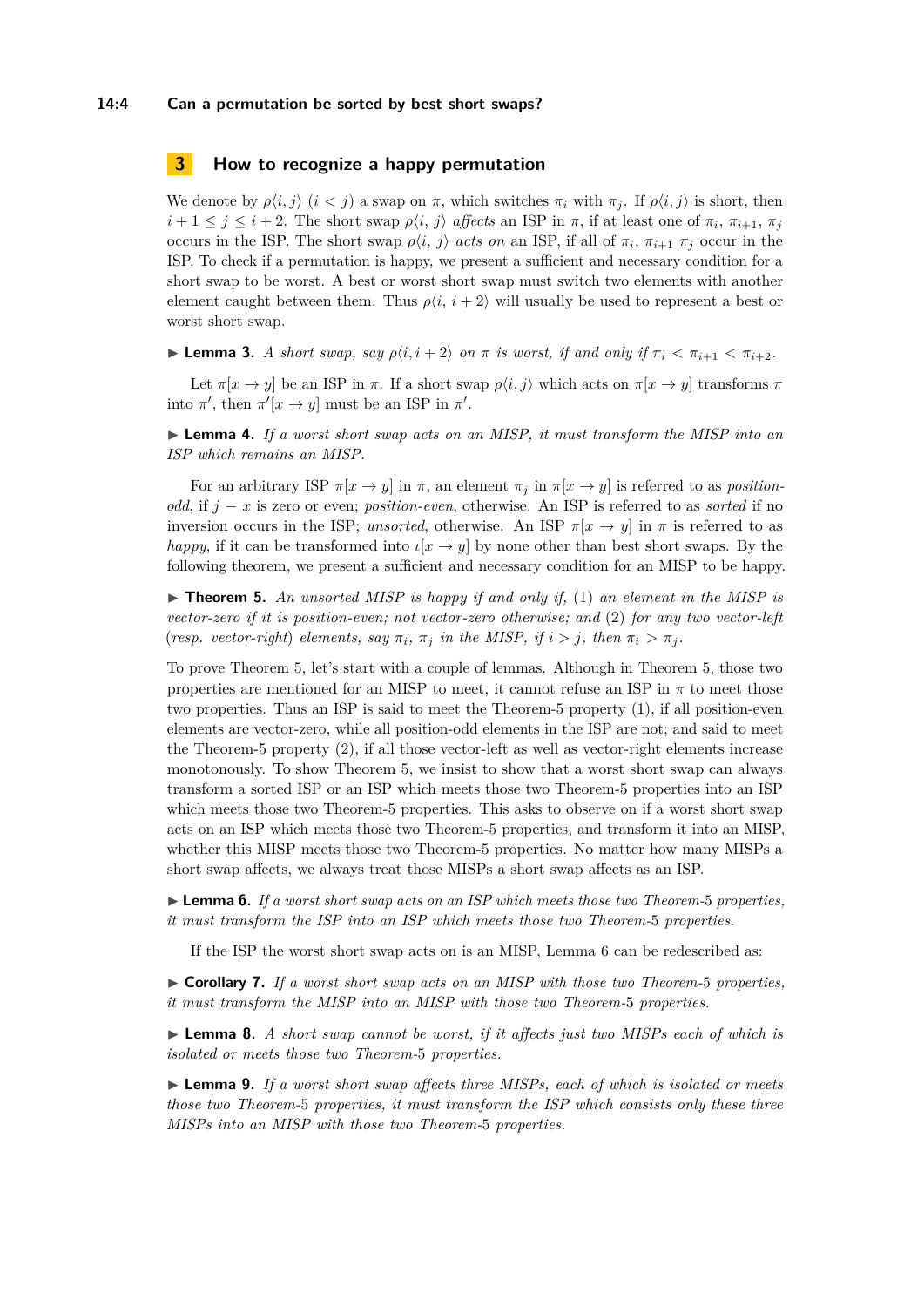**Proof.** Let  $\rho\langle i, i+2 \rangle$  be a worst short swap which affects three MISPs in  $\pi$ , each of which is isolated or meets those two Theorem[-5](#page-3-0) properties. Then  $\pi_i < \pi_{i+1} < \pi_{i+2}$ . That MISP caught between the other two MISPs in  $\pi$  must be isolated. Thus without loss of generality, let  $\pi[x \to i]$ ,  $[i+1]$  and  $\pi[i+2 \to y]$  be those three MISPs  $\rho\langle i, i+2 \rangle$  affects. Let  $\pi' = \pi$ .  $\rho\langle i,i+2\rangle$ .

**Proof for**  $\pi'[x \to y]$  to be an MISP. Note that  $\pi'_i = \pi_{i+2}, \pi'_{i+2} = \pi_i$  and  $\pi'_j = \pi_j$  for  $j \neq j$ *i* and  $j \neq i + 2$ . We show that if  $\pi'[x_1 \to y_1]$  is an MISP with  $x \leq x_1 \leq y_1 \leq y$ , then *x*  $= x_1$  and  $y = y_1$ .

Otherwise, let on one hand,  $x \neq x_1$ . (1) If  $x < x_1 < i + 1$ , then in  $\pi'[x \to x_1 - 1]$ , and arbitrary element is less than an arbitrary element in  $\pi'[x_1 \to y]$ . Since  $\pi[x \to x_1 - 1]$  $= \pi'[x \to x_1 - 1], \pi[x \to x_1 - 1]$  must be an ISP. The assumption for  $\pi[x \to i]$  to be an MISP is contracted. (2) If  $i + 2 < x_1 \leq y$ , it can follow (1) to show that  $\pi[i + 2 \rightarrow x_1 - 1]$ must be an ISP. The assumption for  $\pi[i + 2 \rightarrow y]$  to be an MISP is contracted. (3) If  $x_1$  $i = i + 1$  or  $x_1 = i + 2$ , then  $\pi'[x_1 \to y_1]$  cannot be an MISP because  $\pi'_i > \pi'_{i+1} > \pi'_{i+2}$ . That is the proof for  $x = x_1$ . For the same reason,  $y = y_1$ .

- **Proof for**  $\pi$ <sup>*'*</sup> $[x \rightarrow y]$  **to** meet those two Theorem[-5](#page-3-0) properties. Since  $[i + 1]$  is isolated,  $\pi_{i+1} = i + 1$ , and for  $x \leq l \leq i$  and  $i + 2 \leq h \leq y$ ,  $\pi_l < \pi_{i+1} < \pi_h$ .
	- **(1)** If  $\pi[x \to i]$  and  $\pi[i+2 \to y]$  are both isolated, then  $i = x$  and  $y = i+2$ , and  $\pi'[x \to y]$  $=[i+2, i+1, i]$  meets those two Theorem[-5](#page-3-0) properties trivially.
	- **(2)** If one of  $\pi[x \to i]$  and  $\pi[i+2 \to y]$  is isolated, then  $i = x$  and  $y \neq i+2$  or  $i \neq x$  and *y*  $i = i + 2$ . We only focus on the former subcase, where  $i = x$  and  $y \neq i + 2$ , to present the proof. In this subcase,  $\pi_i = \pi'_{i+2} = i \lt i + 2$ ,  $\pi_{i+1} = \pi'_{i+1} = i + 1$ , which means *π*<sup> $t$ </sup><sub>*i*+1</sub> is vector-zero and *π*<sup> $t$ </sup><sub>*i*+2</sub> vector-left. Since *π*[*i* + 2 → *y*] is not isolated, *π*<sup> $t$ </sup><sub>*i*</sub> and *π*<sub>*i*+2</sub> are vector-right. All position-odd (resp. position-even) elements in  $\pi[i + 2 \rightarrow y]$  remain position-odd and not vector-zero (resp. position-even and vector-zero) in  $\pi$ <sup>'</sup>[ $x \to y$ ]. The proof for  $\pi$ <sup>'</sup> $[x \rightarrow y]$  to meet Theorem[-5](#page-3-0) property (1), is done.

The vector-zero element  $\pi_i$  in  $\pi[x \to y]$  turns into the vector-left element  $\pi'_{i+2}$  in  $\pi$ <sup>'</sup>[ $x \to y$ ], and all elements in  $\pi$ [ $i + 2 \to y$ ] turn into elements in  $\pi$ <sup>'</sup>[ $x \to y$ ] in the the same relative order as they are in  $\pi[i + 2 \rightarrow y]$ . Thus to show that  $\pi'[x \rightarrow y]$ meets Theorem[-5,](#page-3-0) it suffices to show that  $\pi'_{i+2}$  is the leftmost vector-left element in  $\pi$ <sup>'</sup>[ $x \to y$ ], and less than any other vector-left element in  $\pi$ <sup>'</sup>[ $x \to y$ ]. Of course this is true, because  $\pi'_i$  is vector-right,  $\pi'_{i+1}$  is vector-zero and  $\pi'_{i+2} = \pi_i < \pi_{i+1} < \pi_h$  for *h*  $> i + 1$ . The proof for  $\pi$ <sup>'</sup> $[x \rightarrow y]$  to meet Theorem[-5](#page-3-0) property (2), is done.

**(3)** If none of  $\pi[x \to i]$  and  $\pi[i + 2 \to y]$  is isolated, then  $i \neq x$  and  $y \neq i + 2$ . By Lemma [6,](#page-3-1) to make sure for  $\pi$ <sup>'</sup> $[x \rightarrow y]$  to meet those two Theorem[-5](#page-3-0) properties, it suffices to show that  $\pi[x \to y]$  meets those two Theorem[-5](#page-3-0) properties.

Since  $\pi[x \to i]$  and  $\pi[i + 2 \to y]$  meet Theorem[-5](#page-3-0) property (2), and  $\pi_l < \pi_{i+1} < \pi_h$  for  $x \leq l \leq i$  and  $i + 2 \leq h \leq y$ ,  $\pi[x \to y]$  meets the Theorem[-5](#page-3-0) property (2).

Since  $\pi[x \to i]$  meets the Theorem[-5](#page-3-0) property (1),  $i-x$  is even. Then, (1)the vector-zero element  $\pi_{i+1}$  is position-even in  $\pi(x \to y)$ ; (2)each position-odd (resp. position-even) element in  $\pi[x \to i]$  and  $\pi[i + 2 \to y]$ , remains position-odd (resp. position-even) in  $\pi[x \to y]$ . This implies that  $\pi[x \to y]$  meets the Theorem[-5](#page-3-0) property (1).

The proof of Theorem [5](#page-3-0) can be given by Corollary [7](#page-3-2) and Lemma [8,](#page-3-3) [9.](#page-3-4)

**Proof.** Only if: Let  $\pi[x \to y]$  be an unsorted and happy MISP, which can be transformed into *ι*[*x* → *y*] by *m* best short swaps, say *ρ*1, *ρ*2*, ..., ρm*. Then (*π* · *ρ*<sup>1</sup> · *ρ*<sup>2</sup> *... ρm*−<sup>1</sup> ·  $(\rho_m)[x \to y] = \iota[x \to y]$ . Let  $\pi^k[x \to y] = (\iota \cdot \rho_m \cdot \rho_{m-1} \dots \rho_{m+2-k} \cdot \rho_{m+1-k})[x \to y]$  for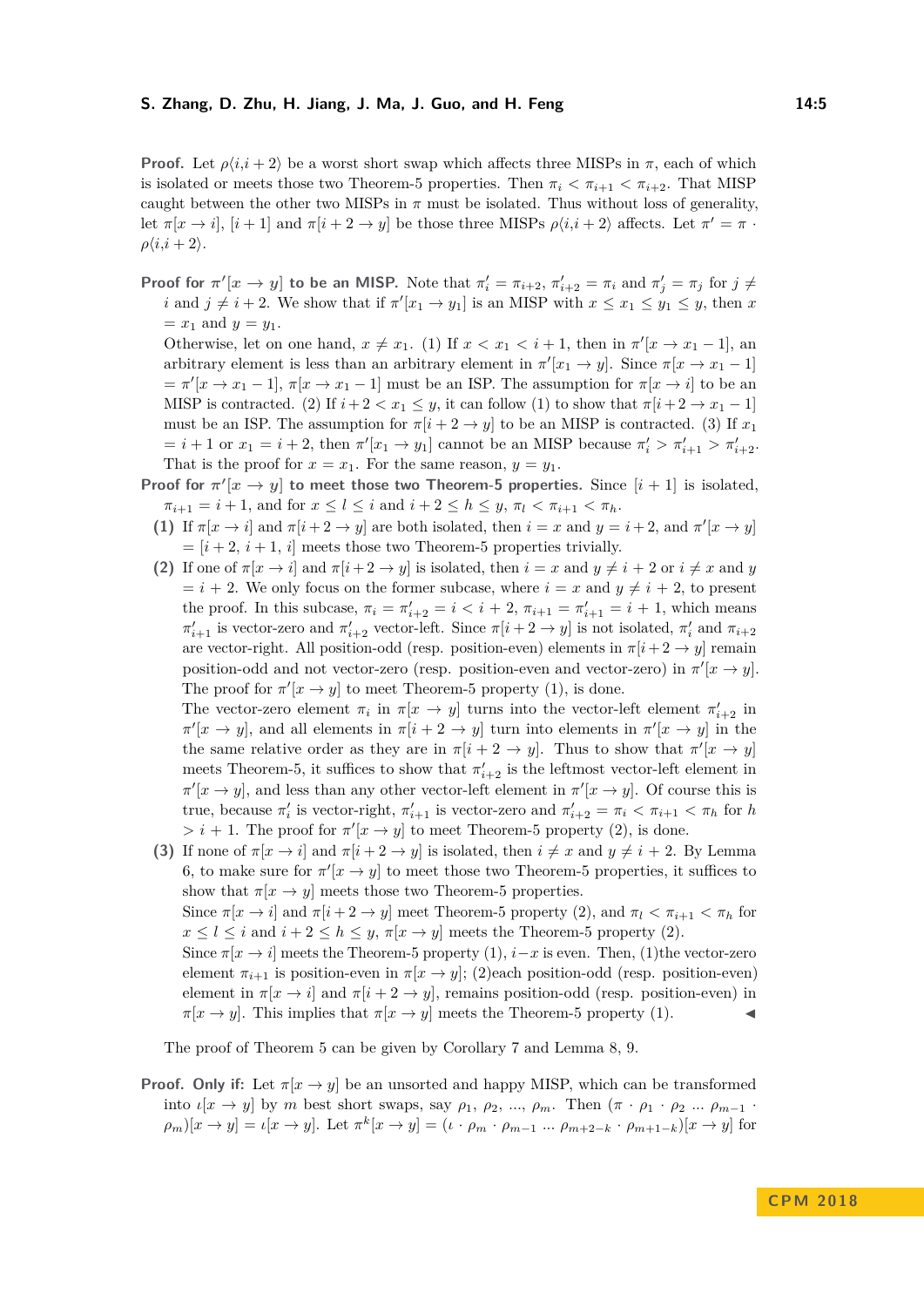$1 \leq k \leq m$ . Then  $\pi^m[x \to y] = \pi[x \to y]$ . By induction for k, we show every unsorted MISP in  $\pi^k[x \to y]$  meets those two Theorem[-5](#page-3-0) properties.

- **(1)** Without loss of generality, let  $\rho_m = \rho \langle i, i + 2 \rangle (1 \le i \le n 2)$ . Then  $\rho \langle i, i + 2 \rangle$  must be a worst short swap which acts on *ι*. It follows that  $\pi^1[x \to y] = (\iota \cdot \rho_m)[x \to y]$  $=[x, x+1, ..., i-1, i+2, i+1, i, i+3, ..., y]$ , where  $[x], ..., [i-1], [i+3], ..., [y]$ are isolated MISPs and  $[i + 2, i + 1, i]$  is an unsorted MISP, which meets those two Theorem[-5](#page-3-0) properties trivially.
- **(2)** By inductive assumption, let all unsorted MISPs in  $\pi^{k-1}[x \to y]$  meet those two Theorem[-5](#page-3-0) properties. Assume again  $\rho_{m+1-k} = \rho \langle i, i+2 \rangle (x \leq i \leq y-2)$  with  $\pi^k[x \to y] = (\pi^{k-1} \cdot \rho \langle i, i+2 \rangle)[x \to y]$ . Note that  $\rho\langle i, i+2 \rangle$  must be a worst short swap which acts on  $\pi^{k-1}[x \to y]$ . By Lemma [8,](#page-3-3)  $\rho\langle i, i+2 \rangle$  cannot affect two MISPs. By Corollary [7](#page-3-2) and Lemma [9,](#page-3-4) all unsorted MISPs in  $\pi^k[x \to y]$  must meet those two Theorem[-5](#page-3-0) properties.
- **If:** Let  $\pi[x \to y]$  be an MISP in  $\pi$  which meets those two Theorem[-5](#page-3-0) properties. The proof for  $\pi[x \to y]$  to be happy, is to show that one can find a best short swap which can act on  $\pi[x \to y]$  and transform it into an ISP in which each MISP either is isolated or meets those two Theorem[-5](#page-3-0) properties.
- **Identify a best short swap:** Let  $\pi_i$  be the biggest element in  $\pi[x \to y]$ . Then  $\rho\langle i, i+2 \rangle$  can be shown to be a best short swap which acts on  $\pi[x \to y]$ . The proof can be stated as:
	- **(1)** Since  $\pi[x \to y]$  meets those two Theorem[-5](#page-3-0) properties and  $\pi_i$  is the biggest in  $\pi[x \to y]$ ,  $\pi_i$  must be vector-right and position-odd in  $\pi[x \to y]$  and no vector-right element can occur on the right side of  $\pi_i$ , which implies  $\pi_{i+1}$  is position-even and equal to  $i+1$ .
	- **(2)** Then  $\pi_i \geq i + 2$  follows from that  $\pi_i$  is vector-right,  $\pi_{i+2} \leq i$  follows from that no vector-right element can occur on the right side of  $\pi_i$ . Thus  $\pi_i > \pi_{i+1} > \pi_{i+2}$ . Let  $\pi'[x \to y] = (\pi \cdot \rho \langle i, i + 2 \rangle)[x \to y]$ . We devote to show that all unsorted MISPs in

 $\pi$ <sup>'</sup>[ $x \to y$ ] must meet those two Theorem[-5](#page-3-0) properties.

- **The proof to meet the Theorem[-5](#page-3-0) property (2):** Since  $\pi_i \geq i+2$  is vector-right,  $\pi_{i+2} \leq i$ is vector-left,  $\pi'_i = \pi_{i+2} \leq i$  is either vector-zero or vector-left,  $\pi'_{i+2} = \pi_i \geq i+2$  is either vector-zero or vector-right. This indicates that no vector-left (resp. vector-right) element in  $\pi[x \to y]$  can turn into vector-right (resp. vector-left) in  $\pi'[x \to y]$ . Moreover, no two vector-left (resp. vector-right) elements in  $\pi[x \to y]$  can occur in  $\pi'[x \to y]$  in the other order than they are in  $\pi[x \to y]$ . It follows that all unsorted MISPs in  $\pi'[x \to y]$  meet the Theorem[-5](#page-3-0) property (2).
- **The proof to meet the Theorem[-5](#page-3-0) property (1):** All position-even elements in  $\pi$ <sup>'</sup> $[x \rightarrow y]$ are vector-zero because  $\rho\langle i, i+2 \rangle$  switches only  $\pi_i$  with  $\pi_{i+2}$ . The first element in an unsorted MISP in  $\pi$ <sup>*'*</sup>[ $x \to y$ ] must be vector-right, then must be position-odd in  $\pi$ <sup>*'*</sup>[ $x \to y$ ]. Thus to make sure for all unsorted MISPs in  $\pi'[x \to y]$  to meet the Theorem[-5](#page-3-0) property (1), it suffices to show that for all  $\pi'_j$  in  $\pi'[x \to y]$ , if  $\pi'_j$  is position-odd and vector-zero, then  $[\pi'_j]$  is an isolated MISP. Since  $\pi[x \to y]$  meets the Theorem[-5](#page-3-0) property (1), only  $\pi'_i$ and  $\pi'_{i+2}$  can be position-odd and vector-zero in  $\pi'[x \to y]$ .

If  $\pi'_{i+2}$  is vector-zero,  $[\pi'_{i+2}]$  must be an isolated MISP, because  $\pi'_{i+2}$  is the biggest element in  $\pi'[x \to y].$ 

If  $\pi'_i$  is vector-zero, it must be the smallest in  $\pi'[i \to y]$ . The reason is, (1)since  $\pi[x \to y]$ meets the Theorem[-5](#page-3-0) property (1) and  $\pi_{i+2} = i$ , an element in  $\pi[i \rightarrow y]$  is bigger than  $\pi_{i+2} = \pi'_i$ , if it is position-even in  $\pi[x \to y]$ ; (2)since  $\pi[x \to y]$  meets the Theorem[-5](#page-3-0) property (2) and  $\pi_{i+2}$  is vector-left, an element in  $\pi[i+3 \rightarrow y]$  is bigger than  $\pi_{i+2} = \pi'_i$ , if it is vector-left in  $\pi[x \to y]$ ;  $(3)\pi_i$  is the unique vector-right element in  $\pi[i \to y]$  and bigger than  $\pi_{i+2} = \pi'_i$ . It follows that  $[\pi'_i]$  is an isolated MISP.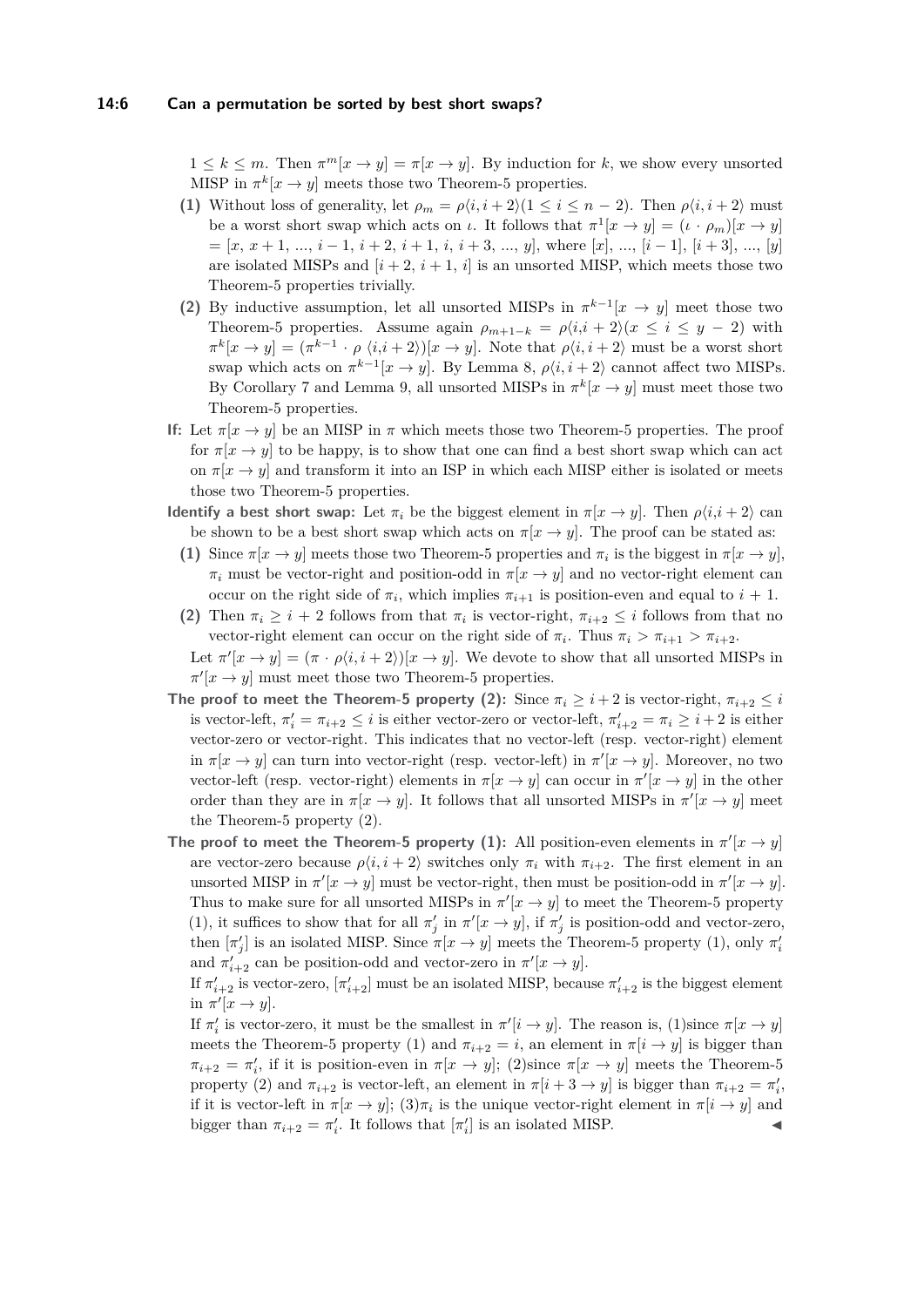<span id="page-6-0"></span>

| <b>Algorithm 1:</b> How to recognize a happy permutation.                                                                        |  |
|----------------------------------------------------------------------------------------------------------------------------------|--|
| Algorithm <i>Happy permutation</i>                                                                                               |  |
| Input: A permutation $\pi$ .                                                                                                     |  |
| Output: The best short swap sequence $\rho$ if $\pi$ is happy; <i>no</i> , otherwise.                                            |  |
| $lb \leftarrow 0$ ; $rb \leftarrow 0$ ; $x \leftarrow 1$ ; $b \leftarrow 0$ ;<br>1                                               |  |
| For $i$ from 1 to $n$ do<br>$\overline{2}$                                                                                       |  |
| 3<br>if $(i > b)$ then $x \leftarrow i$ ; (an MISP starts with $\pi_x$ )                                                         |  |
| if $(i - x \mod 2 = 1 \text{ and } \pi_i = i)$ then $i \leftarrow i + 1$ ; $(\pi_i \text{ is position-even, vector-zero.})$<br>4 |  |
| if $(i - x \mod 2 = 0 \text{ and } \pi_i < i \text{ and } \pi_i > lb)$<br>5                                                      |  |
| then $lb \leftarrow \pi_i$ ; $i \leftarrow i+1$ ; $(\pi_i$ is position-odd, vector-left.)<br>6                                   |  |
| if $(i - x \mod 2 = 0 \text{ and } \pi_i > i \text{ and } \pi_i > rb)$<br>7                                                      |  |
| then $rb \leftarrow \pi_i$ ; $i \leftarrow i+1$ ; $b \leftarrow \pi_i$ ; $(\pi_i$ is position-odd, vector-right.)<br>8           |  |
| 9<br>if $(i = x$ and $\pi_i = i$ then $b \leftarrow \pi_i$ , $i \leftarrow i + 1$ ; ( $[\pi_i]$ is isolated.)                    |  |
| 10<br>else return no:                                                                                                            |  |
| end for<br>11                                                                                                                    |  |
| Return Sort $(\pi)$ ;<br>12                                                                                                      |  |

**Algorithm 1:** How to recognize a happy permutation.

In fact, an MISP in  $\pi$  can be recognized by,

 $\blacktriangleright$  **Lemma 10.** An MISP in π starts with  $\pi_i$ , if and only if  $i = 1$  or for  $1 \leq j \leq i - 1$ ,  $i >$  $\pi_j$ .

To decide if  $\pi$  is happy, it suffices to check if all MISPs in  $\pi$ , if unsorted, meet those two Theorem[-5](#page-3-0) properties.

An element in an MISP can be decided to be position-odd or position-even by the first element index of the MISP and its index. Then an MISP can be decided to meet the Theorem[-5](#page-3-0) property (1) by the value of  $|\pi_i - i|$  for all  $\pi_i$  in this MISP.

An element in  $\pi$  can be decided to be vector-right, vector-left or vector-zero by the value of  $\pi_i - i$ . To check if all unsorted MISPs in  $\pi$  meet the Theorem[-5](#page-3-0) property (2), it suffices to check if  $\pi$  meets the Theorem[-5](#page-3-0) property (2). Fortunately,  $\pi$  can be decided to meet the Theorem[-5](#page-3-0) property (2) by checking if all those vector-left (resp. vector-right) elements increase monotonously in the order from  $\pi_1$  to  $\pi_n$ .

We present an algorithm to recognize and sort a happy permutation  $\pi$  in Algorithm [1.](#page-6-0) If *π* is happy, the algorithm returns a best short swap sequence which can transform *π* into  $\iota$  by invoking a subroutine named as  $Sort(\pi)$ ; returns *no*, otherwise. In the algorithm description, we use the integer parameter *lb* (resp. *rb*) to maintain the biggest vector-left (resp. vector-right) element in  $\pi[1 \rightarrow i-1]$ , *b* the biggest element in  $\pi[1 \rightarrow i-1]$ , *x* the starting index of the MISP in which  $\pi_i$  is an element.

Running the algorithm from Step 1 to Step 11 can decide if  $\pi$  is happy or not. This can take  $O(n)$  time, where *n* is the number of elements in  $\pi$ . Later, let  $\pi$  be happy. We present on how to find a sequence of best short swaps to transform *π* into *ι*. To identify a best short swap which switches  $\pi_i$  with  $\pi_{i+2}$ , it suffices to record the integer *i*. Thus in Sort( $\pi$ ), we will employ a linear integer array  $\rho[1 \sim X]$  to maintain the best short swap sequence to sort  $\pi$ , where  $X \leq \frac{n(n-1)}{6}$  $\frac{n-1}{6}$ ,  $\rho[j]$  indicates to switch  $\pi_{\rho[j]}$  with  $\pi_{\rho[j]+2}$ .

The rightmost vector-right element in  $\pi$  must be the rightmost vector-right element in an MISP in  $\pi$ . Let  $\pi_i$  be the rightmost vector-right element in  $\pi$ . Then it follows the proof of the Theorem [5](#page-3-0) sufficient condition that the short swap which switches  $\pi_i$  with  $\pi_{i+2}$  is best. By Theorem [5](#page-3-0) again, this operation must transform  $\pi$  into a happy permutation. Thus the trick for finding the rightmost vector-right element in  $\pi$  to identify a best short swap can be done repeatedly until  $\pi$  is transformed into  $\iota$ . The algorithm Sort $(\pi)$  is depicted in Figure [2.](#page-7-0)

**C PM 2 0 1 8**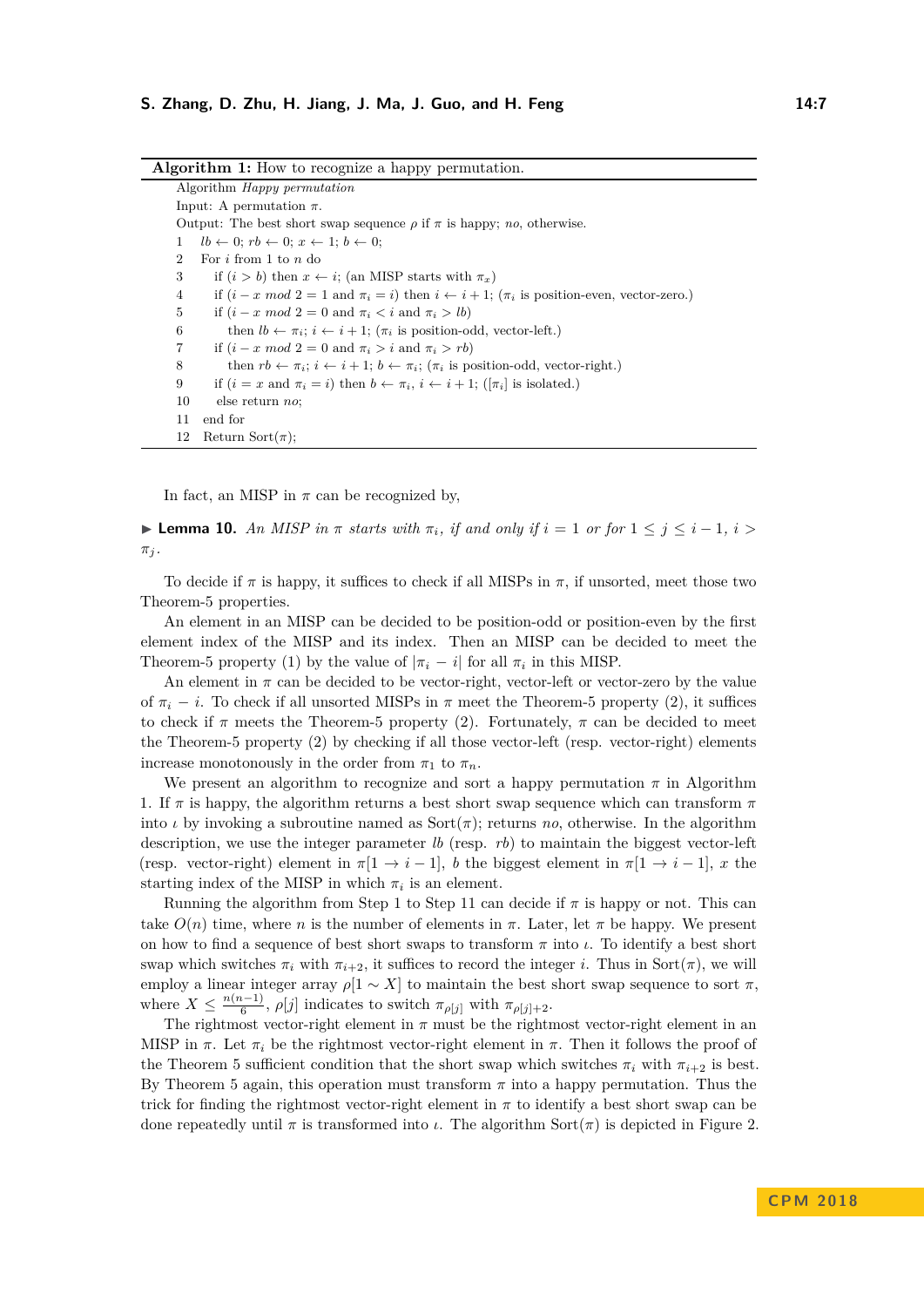**Algorithm 2:** How to sort a happy permutation.

```
Algorithm Sort(π)
1 \quad x \leftarrow 0:
2 while \pi \neq \iota3 find the rightmost vector-right element πi;
4 while \pi_i > i5 \rho[x] \leftarrow i; \pi \leftarrow \pi \cdot \rho[x]; x \leftarrow x + 1;6 i \leftarrow i + 2;
7 end while
8 end while
9 Return ρ.
```
A rightmost vector-right element, say  $\pi_i$ , remains rightmost and vector-right in the permutation the short swap which switches  $\pi_i$  with  $\pi_{i+2}$  transforms  $\pi$  into, until it turns into vector-zero. So it takes  $O(n)$  time to find all the rightmost vector-right elements. On the other hand, each best short swap can eliminate 3 inversions, the total inversion number is  $O(n^2)$ . Thus the time complexity of Sort( $\pi$ ) is  $O(n^2)$ . It follows that the time complexity of recognizing a happy permutation is  $O(n^2)$ .

## **4 How to recognize a lucky permutation**

A short swap on  $\pi$  is referred to as a *best cancellation*, if it cause  $L(V_{\pi})$  to decrease by 4 [\[9\]](#page-11-1). The permutation  $\pi$  is referred to as *lucky*, if it can be transformed into *ι* by none other than best cancellations. A short swap is referred to as a *promising cancellation* (resp. *promising addition*), if it switches two adjacent elements in  $\pi$  and causes  $L(V_{\pi})$  to decrease (resp. increase) by 2.

An ISP  $\pi[x \to y]$  is referred to as *sub-lucky*, if it can be transformed into  $\iota[x \to y]$  by none other than promising cancellations. To check if a permutation is lucky, we set about to check if an ISP is sub-lucky. This asks us to observe what kind of a short swap is a promising addition or cancellation.

<span id="page-7-1"></span>**Lemma 11.** *The short swap*  $\rho\langle i, i+1 \rangle$  *on*  $\pi$  *is a promising addition, if and only if*  $\pi_i \leq i$  $and \pi_{i+1} \geq i+1.$ 

Following Lemma [11,](#page-7-1) a promising cancellation can be identified by,

<span id="page-7-3"></span>**If Corollary 12.** *The short swap*  $\rho\langle i, i+1 \rangle$  *on*  $\pi$  *is a promising cancellation, if and only if*  $\pi_i \geq i+1$  *and*  $\pi_{i+1} \leq i$ .

By the following theorem, we state for what an MISP is sub-lucky.

<span id="page-7-2"></span> $\triangleright$  **Theorem 13.** An unsorted MISP is sub-lucky if and only if, (1) all elements in the MISP *are not vector-zero; and* (2) *for any two vector-left* (*resp. vector-right*) *elements, say*  $\pi_i$ *,*  $\pi_j$ *in the MISP, if*  $i > j$ *, then*  $\pi_i > \pi_j$ *.* 

The second property of the theorem implies that those vector-left as well as vector-right elements increase monotonously. In fact, we can use the same way as used to show Theorem [5](#page-3-0) to show the theorem. Although in Theorem [13,](#page-7-2) those two properties are mentioned for an MISP to meet, it cannot refuse an ISP in  $\pi$  to meet those two properties. Thus an ISP is said to meet the Theorem[-13](#page-7-2) property (1), if all elements in the ISP are not vector-zero; and said to meet the Theorem[-13](#page-7-2) property (2), if all those vector-left as well as vector-right elements increase monotonously. The following lemma, although seems trivial, deserves to be stated.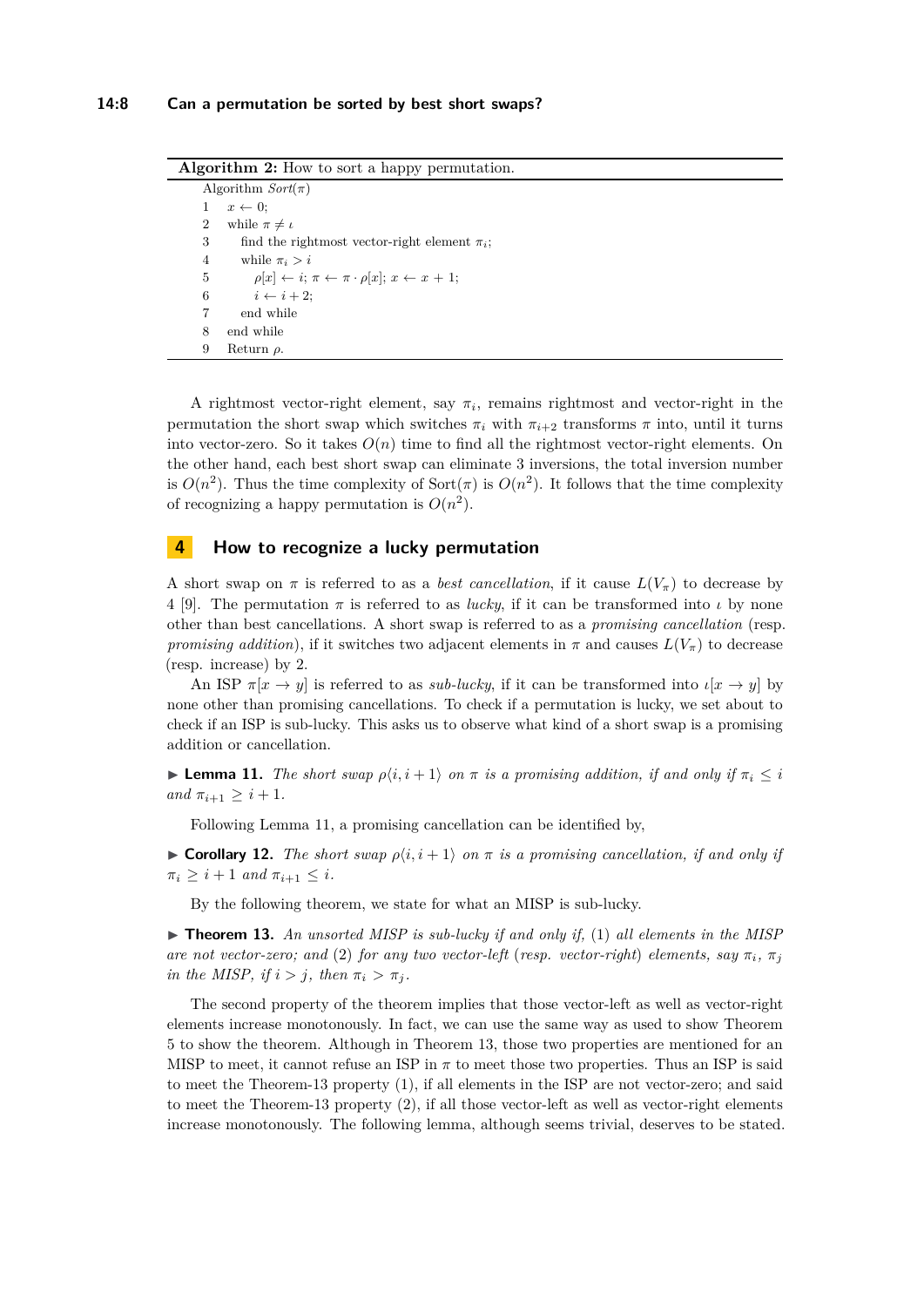#### **S. Zhang, D. Zhu, H. Jiang, J. Ma, J. Guo, and H. Feng 14:9**

<span id="page-8-1"></span>► **Lemma 14.** *If an ISP meets those two Theorem-[13](#page-7-2) properties, then all MISPs in the ISP meet those two Theorem-*[13](#page-7-2) *properties.*

To show Theorem [13,](#page-7-2) we show that an ISP, if meets those two Theorem[-13](#page-7-2) properties, cannot be transformed by a promising addition into one out of those two Theorem[-13](#page-7-2) properties. That is,

<span id="page-8-0"></span>► **Lemma 15.** *If a promising addition acts on an ISP which meets those two Theorem-*[13](#page-7-2) *properties, it must transform the ISP into one which meets those two Theorem-*[13](#page-7-2) *properties.*

An ISP with two or more MISPs does not always meet those two Theorem[-13](#page-7-2) properties. However, Lemma [15](#page-8-0) can be extended to fit for some situation where a promising addition affects two MISPs.

<span id="page-8-2"></span>► Lemma 16. If a promising addition affects two MISPs, each of which is isolated or meets *those two Theorem-*[13](#page-7-2) *properties, it must transform the two MISPs into an ISP which meets those two Theorem-*[13](#page-7-2) *properties.*

To show Theorem [13,](#page-7-2) we need to observe on what kind of an ISP a promising cancellation can transform an MISP with those two Theorem[-13](#page-7-2) properties into.

<span id="page-8-3"></span>I **Lemma 17.** *If a promising cancellation acts on an MISP with those two Theorem-*[13](#page-7-2) *properties, it must transform the MISP into an ISP in which all unsorted MISPs meets those two Theorem-*[13](#page-7-2) *properties.*

Similar to Theorem [5,](#page-3-0) Theorem [13](#page-7-2) can be proved with Lemma [14,](#page-8-1) [15,](#page-8-0) [16](#page-8-2) and [17.](#page-8-3)

A best cancellation must switch two elements between which another element has been caught. Thus we will usually denote by  $\rho\langle i, i+2 \rangle$  a best cancellation on  $\pi$ . A best cancellation can be identified by,

<span id="page-8-5"></span>**Lemma 18.** *A short swap, say*  $\rho\langle i, i+2 \rangle$  *on*  $\pi$  *is a best cancellation, if and only if*  $\pi_i \ge$  $i + 2$  *and*  $\pi_{i+2} \leq i$ .

In  $\pi$ , there exist  $\lfloor \frac{n}{2} \rfloor$  even elements and  $\lceil \frac{n}{2} \rceil$  odd elements. Thus those even elements in  $\pi$ can be extracted into a subsequence of  $\pi$  as  $[\pi_{x[1]}, \pi_{x[2]}, ..., \pi_{x[\lfloor \frac{n}{2} \rfloor]}]$  where, (1)  $x[i] < x[i+1]$ for  $1 \leq i \leq \lfloor \frac{n}{2} \rfloor - 1$ ; (2)  $\pi_{x[i]}$  is even in  $\pi$ ,  $1 \leq x[i] \leq n$ . Likewise, those odd elements in  $\pi$ can be extracted into  $[\pi_{y[1]}, ..., \pi_{y[\lceil \frac{n}{2} \rceil]}]$  where, (1)  $y[i] < y[i+1]$  for  $1 \le i \le \lceil \frac{n}{2} \rceil - 1$ ; (2)  $\pi_{y[i]}$  is odd in  $\pi$ ,  $1 \le y[i] \le n$ . Moreover, let  $Even[\pi] \equiv [e_1, e_2 \dots e_{\lfloor \frac{n}{2} \rfloor}]$  with  $e_i = \frac{\pi_{x[i]}}{2}$  $\frac{x[i]}{2}, 1 \leq$  $i \leq \lceil \frac{n}{2} \rceil$ ,  $Odd[\pi] \equiv [o_1, o_2 \dots o_{\lfloor \frac{n}{2} \rfloor}]$  with  $o_i = \frac{\pi_{y[i]} + 1}{2}$  $\frac{i^{1}+1}{2}$ ,  $1 \leq i \leq \lceil \frac{n}{2} \rceil$ . Then *Even*[*π*] must be a permutation of  $\{1, 2, ..., \lfloor \frac{n}{2} \rfloor\}$ ,  $Odd[\pi]$  a permutation of  $\{1, 2, ..., \lceil \frac{n}{2} \rceil\}$ . A sufficient and necessary condition for a permutation to be lucky can be announced by,

<span id="page-8-4"></span>**Find 19.** *The permutation*  $\pi$  *is lucky if and only if,* (1) *each of its elements admits a vector with zero or even absolute value;* (2) *each unsorted MISP in Even*[ $\pi$ ] *and*  $Odd[\pi]$  *is sub-lucky.*

**Proof. Only if:** Let  $\pi$  be lucky and unsorted,  $\rho\langle i, i+2 \rangle$  a best cancellation on  $\pi$ . Then  $\rho\langle i, i+2 \rangle$  must cause  $|v_\pi(\pi_i)|$  as well as  $|v_\pi(\pi_{i+2})|$  to decrease by 2. Since  $\pi$  can be transformed into *ι* by none other than best cancellations,  $|\pi_j - j| \mod 2 = 0$  for  $1 \le j \le n$ . The proof for  $\pi$  to meet the Theorem[-19](#page-8-4) property (1), is done.

A position-even (resp. position-odd) element in *π* remains position-even (resp. positionodd) in  $\pi \cdot \rho \langle i, i+2 \rangle$ . Since  $\pi$  meets the Theorem[-19](#page-8-4) property (1), an even (resp. odd) element in  $\pi$  must be position-even (resp. position-odd). This implies  $Even[\pi] = \left[\frac{\pi_2}{2}, \frac{\pi_4}{2},\frac{\pi_5}{2},\frac{\pi_6}{2}\right]$  $\ldots, \frac{\pi_{2\lfloor \frac{n}{2} \rfloor}}{2}$ ,  $Odd[\pi] = [\frac{\pi_1}{2}, \frac{\pi_3}{2}, \ldots, \frac{\pi_{2\lceil \frac{n}{2} \rceil - 1}}{2}]$ .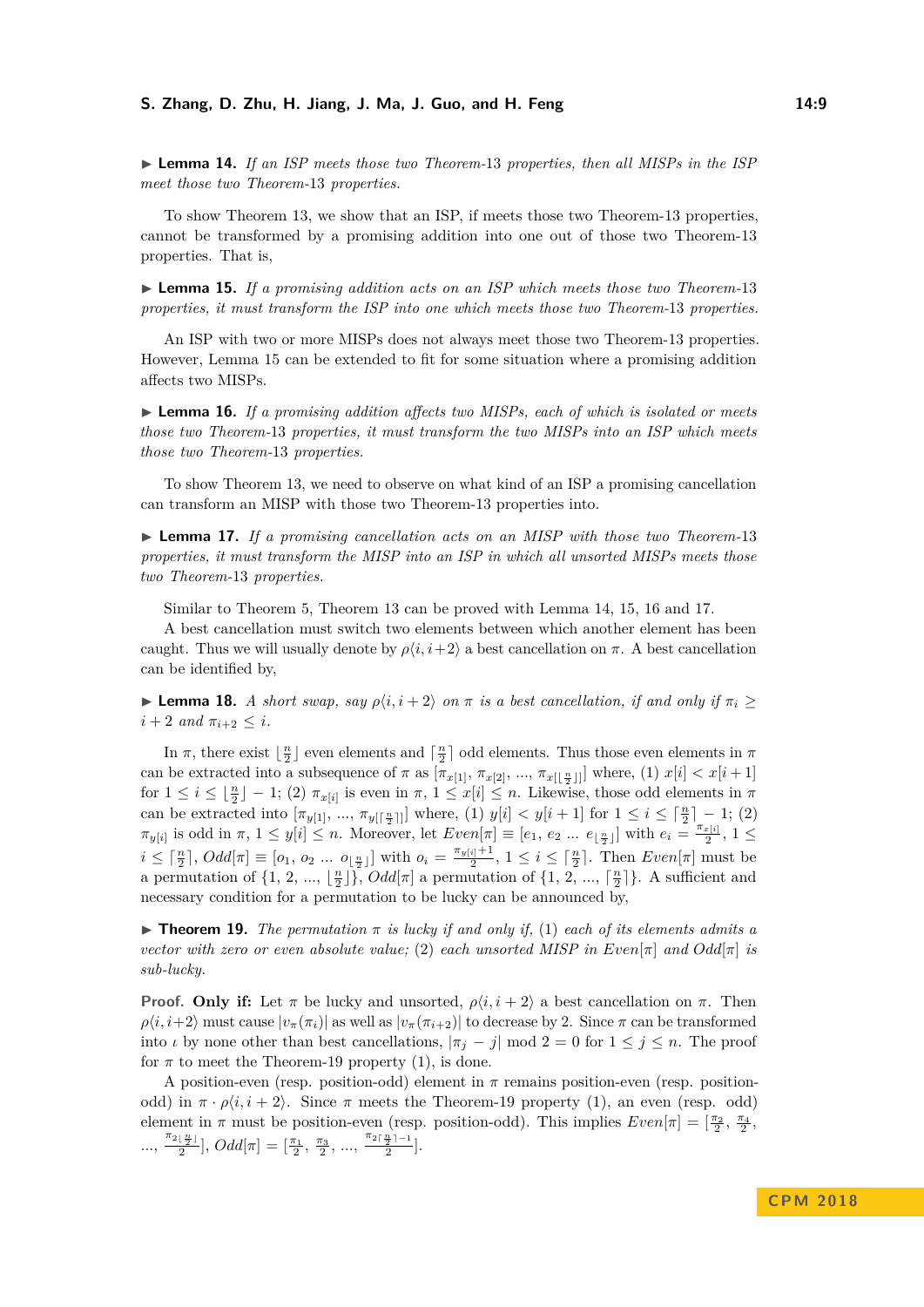#### **14:10 Can a permutation be sorted by best short swaps?**

Let *i* be even. By Lemma [18,](#page-8-5)  $\pi_i \geq i + 2$  and  $\pi_{i+2} \leq i$ . Thus  $\frac{\pi_i}{2} \geq \frac{i}{2} + 1$  and  $\frac{\pi_{i+2}}{2} \leq \frac{i}{2}$ . By Corollary [12,](#page-7-3)  $\rho \langle \frac{i}{2}, \frac{i}{2}+1 \rangle$  can be viewed as a promising cancellation which acts on an MISP in *Even*[ $\pi$ ]. Thus, if one can use best cancellations to transform  $\pi$  into a permutation, say  $\pi'$  with  $Even[\pi'] = Even[\iota],$  then all unsorted MISPs in  $Even[\pi]$  are sub-lucky. The same argument can be employed to show that all unsorted MISPs in  $Odd[\pi]$  are sub-lucky. The proof for  $\pi$  to meet the Theorem[-19](#page-8-4) property (2), is done.

**If:** Let  $\pi$  be unsorted and meet those two Theorem[-19](#page-8-4) properties. The proof for  $\pi$  to be lucky, is to show that one can find a best cancellation  $\rho$  on  $\pi$  which transforms  $\pi$  into a permutation which meets those two Theorem[-19](#page-8-4) properties. Firstly, the Theorem[-19](#page-8-4) property (1) implies that  $Even[\pi] = [\frac{\pi_2}{2}, \frac{\pi_4}{2}, ..., \frac{\pi_{2\lfloor \frac{n}{2} \rfloor}}{2}], Odd[\pi] = [\frac{\pi_1}{2}, \frac{\pi_3}{2}, ..., \frac{\pi_{2\lceil \frac{n}{2} \rceil - 1}}{2}].$ 

Let  $\pi_i$  be the rightmost vector-right element in  $\pi$ . Then  $\pi_{i+2} \leq i+2$  because  $\pi_{i+2}$  is either vector-zero or vector-left. We argue that if *i* is even,  $\rho\langle i, i+2 \rangle$  must be a best cancellation on *π*.

(1) Since *i* is even,  $\pi_i \geq i + 2$ , and  $\frac{\pi_i}{2}$  and  $\frac{\pi_{i+2}}{2}$  must occur in *Even*[ $\pi$ ].

(2) To get to  $\pi_{i+2} \leq i$ , we argue that  $\frac{\pi_i}{2}$  and  $\frac{\pi_{i+2}}{2}$  must occur in one unsorted MISP in  $Even[\pi]$ .

It follows  $\pi_{i+2} \leq i+2$  and  $\pi_i \geq i+2$  that  $\frac{\pi_i}{2} \geq \frac{i}{2}+1$  and  $\frac{\pi_{i+2}}{2} \leq \frac{i}{2}+1$ . Thus  $\frac{\pi_i}{2} > \frac{\pi_{i+2}}{2}$ . Thus an inversion of  $\frac{\pi_i}{2}$  and  $\frac{\pi_{i+2}}{2}$  occurs in  $Even[\pi]$ , which means  $\frac{\pi_i}{2}$ in one MISP. By the Theorem[-19](#page-8-4) property (2), the MISP in  $Even[\pi]$  with  $\frac{\pi_i}{2}$  and  $\frac{\pi_{i+2}}{2}$  must be sub-lucky. Thus by the Theorem[-13](#page-7-2) property (1),  $\frac{\pi_{i+2}}{2}$  in  $Even[\pi]$  is not vector-zero. It follows that  $\frac{\pi_{i+2}}{2} \leq \frac{i}{2}$ , and equivalently,  $\pi_{i+2} \leq i$ .

The same argument can be employed to show that if *i* is odd,  $\rho\langle i, i + 2 \rangle$  is a best cancellation.

Let  $\pi' = \pi \cdot \rho \langle i, i + 2 \rangle$ . It remains to show that  $\pi'$ , if unsorted, must meet those two Theorem[-19](#page-8-4) properties.

Since  $\rho\langle i,i+2\rangle$  is a best cancellation, it must cause  $|v_\pi(\pi_i)|$  and  $|v_\pi(\pi_{i+2})|$  each to decrease by 2. Since  $\pi$  meet the Theorem[-19](#page-8-4) property (1),  $\pi'$  must meet the Theorem-19 property (1).

If *i* is even, since  $\pi$  meets the Theorem[-19](#page-8-4) property (1), then  $\frac{\pi_{i+2}}{2}$  must occur on the right side next to  $\frac{\pi_i}{2}$  in  $Even[\pi]$ . Since  $\rho\langle i, i+2 \rangle$  is a best cancellation,  $\rho\langle \frac{i}{2}, \frac{i}{2}+1 \rangle$  must be a promising cancellation which acts on an MISP in *Even*[*π*]. By Lemma [17,](#page-8-3) all unsorted MISPs in  $Even[\pi']$  meet those two Theorem[-13](#page-7-2) properties. That is, all unsorted MISPs in *Even*[ $\pi'$ ] are sub-lucky by Theorem [13.](#page-7-2) Moreover, it follows  $Odd[\pi'] = Odd[\pi]$  that all MISPs in  $Odd[\pi']$  are sub-lucky. Thus,  $\pi'$  meets Theorem[-19](#page-8-4) property (2)

If *i* is odd,  $\pi'$  can be shown to meet the Theorem[-19](#page-8-4) property (2) in the same way as for  $i$  to be even.

To decide if *π* meets the Theorem [19](#page-8-4) property (1), it suffices to check for all *i* in [1, *n*], if *i* and  $\pi_i$  are both even, or both odd.

Let  $\pi_i$  be an arbitrary element in  $\pi$ . We refer to  $\frac{\pi_i}{2}$  (resp.  $\frac{\pi_i+1}{2}$ ) as the *image* of  $\pi_i$  in *Even*[ $\pi$ ] (resp. *Odd*[ $\pi$ ]). Then for a lucky permutation  $\pi$ ,  $\pi$ <sup>*i*</sup> is vector-right (resp. vector-left, vector-zero) in  $\pi$ , if and only if its image in  $Even[\pi]$  or  $Odd[\pi]$  is vector-right (resp. vector-left, vector-zero). Thus, to decide if  $\pi$  meets the Theorem[-19](#page-8-4) property (2), it suffices to check for, (1) if the image of a vector-zero element occurs in an isolated MISP in  $Odd[\pi]$  or  $Even[\pi];$ and (2) if those vector-left and even (resp. odd) elements in  $\pi$ , as well as those vector-right and even (resp. odd) elements, always increase monotonously in the order from  $\pi_1$  to  $\pi_n$ .

The image in  $Even[\pi]$  (resp.  $Odd[\pi]$ ) of a vector-zero element, say  $\pi_i$ , can be decided to occur in an isolated MISP in *Even*[*π*] (resp. *Odd*[*π*]) by checking if all even (resp. odd) elements in  $\pi[1 \to i-1]$  are smaller than  $\pi_i$ . Those vector-left (resp. vector-right) elements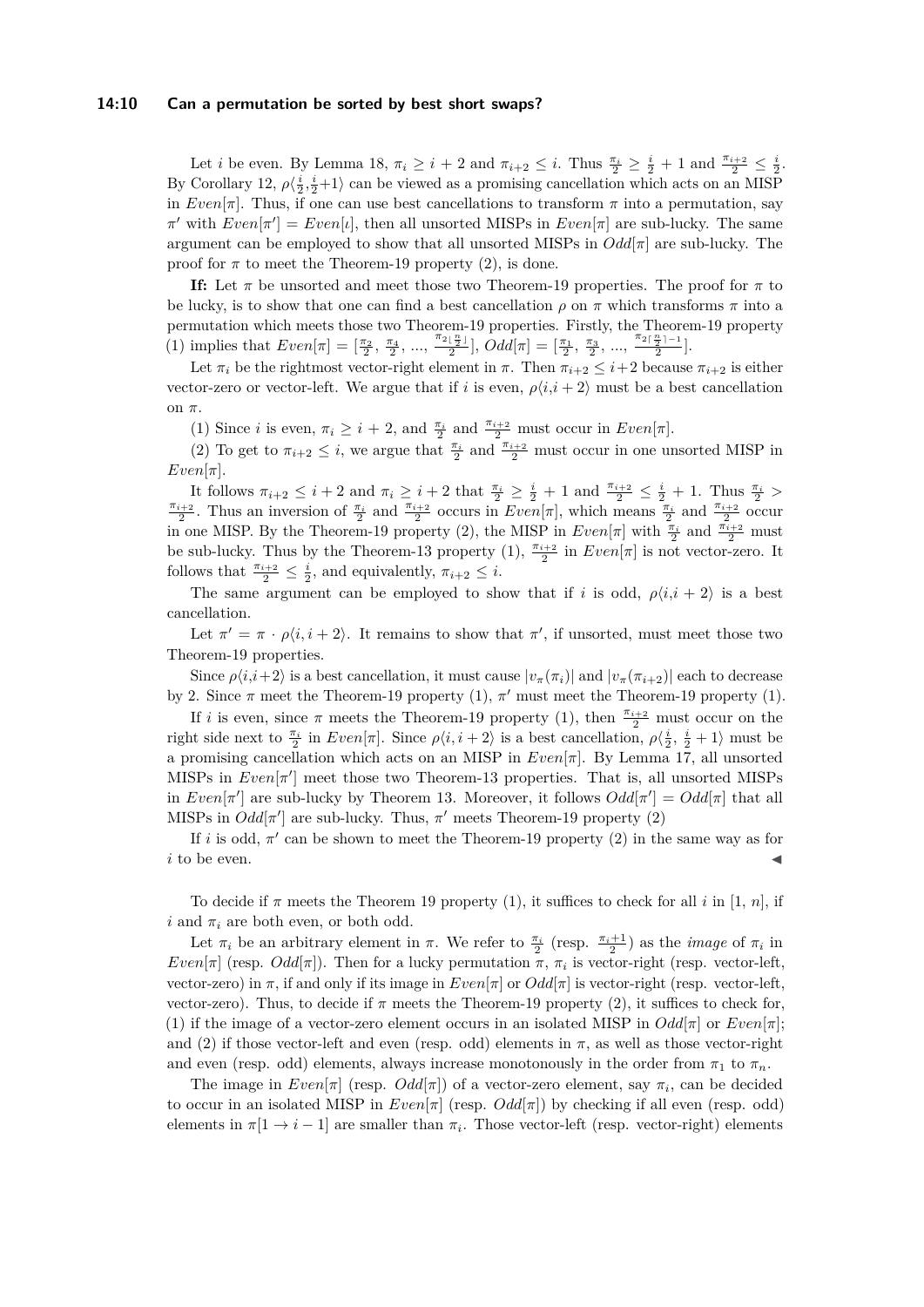<span id="page-10-0"></span>

| <b>Algorithm 3:</b> How to recognize a lucky permutation.                                                       |
|-----------------------------------------------------------------------------------------------------------------|
| Algorithm <i>lucky</i> permutation                                                                              |
| Input: A permutation $\pi$ .                                                                                    |
| Output: The best short swap sequence $\rho$ if $\pi$ is lucky; no, otherwise.                                   |
| $lo \leftarrow 0$ ; $ro \leftarrow 0$ ; $le \leftarrow 0$ ; $re \leftarrow 0$ ;<br>1                            |
| $\overline{2}$<br>For $i \rightarrow 1$ to n do                                                                 |
| 3<br>If ( <i>i</i> and $\pi_i$ are both even) then                                                              |
| If $(\pi_i > i \text{ and } \pi_i > re)$<br>4                                                                   |
| then $re \leftarrow \pi_i$ ; $i \leftarrow i+1$ ; ( $\pi_i$ is vector-right even or $[\pi_i]$ is isolated)<br>5 |
| If $(\pi_i < i \text{ and } \pi_i > le)$<br>6                                                                   |
| 7<br>then $le \leftarrow \pi_i$ ; $i \leftarrow i+1$ ; ( $\pi_i$ is vector-left even)                           |
| 8<br>If ( <i>i</i> and $\pi_i$ are both odd) then                                                               |
| If $(\pi_i > i \text{ and } \pi_i > ro)$<br>9                                                                   |
| then $ro \leftarrow \pi_i$ ; $i \leftarrow i+1$ ; $(\pi_i$ is vector-right odd or $[\pi_i]$ is isolated)<br>10  |
| If $(\pi_i < i \text{ and } \pi_i > lo)$<br>11                                                                  |
| then $l_0 \leftarrow \pi_i$ ; $i \leftarrow i+1$ ; $(\pi_i$ is vector-left odd)<br>12                           |
| 13<br>Else return $no$ ;                                                                                        |
| End for<br>14                                                                                                   |
| Return Sort $(\pi)$ ;<br>15                                                                                     |

can be decided to be monotonous increasing by checking for each vector-left (resp. vectorright) even (resp. odd) element, say  $\pi_i$ , if  $\pi_i$  is bigger than the biggest vector-left (resp. vector-right) even (resp. odd) element in  $\pi[1\rightarrow i-1]$ . In fact, it is not necessary to pay special attention to check if a vector-zero element occurs in an isolated MISP. This benefits from

<span id="page-10-1"></span>**Lemma 20.** *In*  $\pi[1 \rightarrow k]$  *for*  $k \geq 2$ *, the biggest vector-right element must be bigger than the biggest vector-left element.*

We present in Figure [3](#page-10-0) the algorithm to decide if  $\pi$  is lucky, and if so, to find a best cancellation sequence to sort  $\pi$ . If  $\pi$  is lucky, the algorithm will return a best cancellation sequence which can transform  $\pi$  into  $\iota$  by invoking the Sort $(\pi)$ ; return *no*, otherwise. Since by the sufficiency proof of Theorem [19,](#page-8-4) one can employ the same way as to find a best short swap in Theorem [5](#page-3-0) to find a best cancellation, the subroutine  $Sort(\pi)$  is just so as it has been depicted in Algorithm [2.](#page-7-0)

In the algorithm description, we use the integer parameter *le* (resp. *lo*) to maintain the biggest vector-left even (resp. odd) element in  $\pi[1 \rightarrow i-1]$ , *re* (resp. *ro*) the biggest even (odd) element in  $\pi[1 \rightarrow i-1]$ . It follows Lemma [20](#page-10-1) that  $le < re$ ,  $lo < ro$ .

Running the algorithm from Step 1 to Step 14 can inform us if  $\pi$  is lucky or not. This takes  $O(n)$  time, where *n* is the number of elements in  $\pi$ . Let  $\pi_i$  be the rightmost vector-right element in a lucky permutation  $\pi$ , by the proof of Theorem [19,](#page-8-4) the short swap which switches  $\pi_i$  with  $\pi_{i+2}$  is a best cancellation. By Theorem [19](#page-8-4) again, this operation must transform  $\pi$  into a lucky permutation. By the complexity analysis for Sort( $\pi$ ) in Section [3,](#page-3-5) it has been known  $Sort(\pi)$  can run in  $O(n^2)$  time. Thus the time complexity of sorting a lucky permutation is  $O(n^2)$ .

#### **5 Conclusion**

Sort a happy permutation or a lucky permutation by short swaps is a special case of minimum sorting by short swaps problem. In this paper, we proposed a polynomial-time algorithm